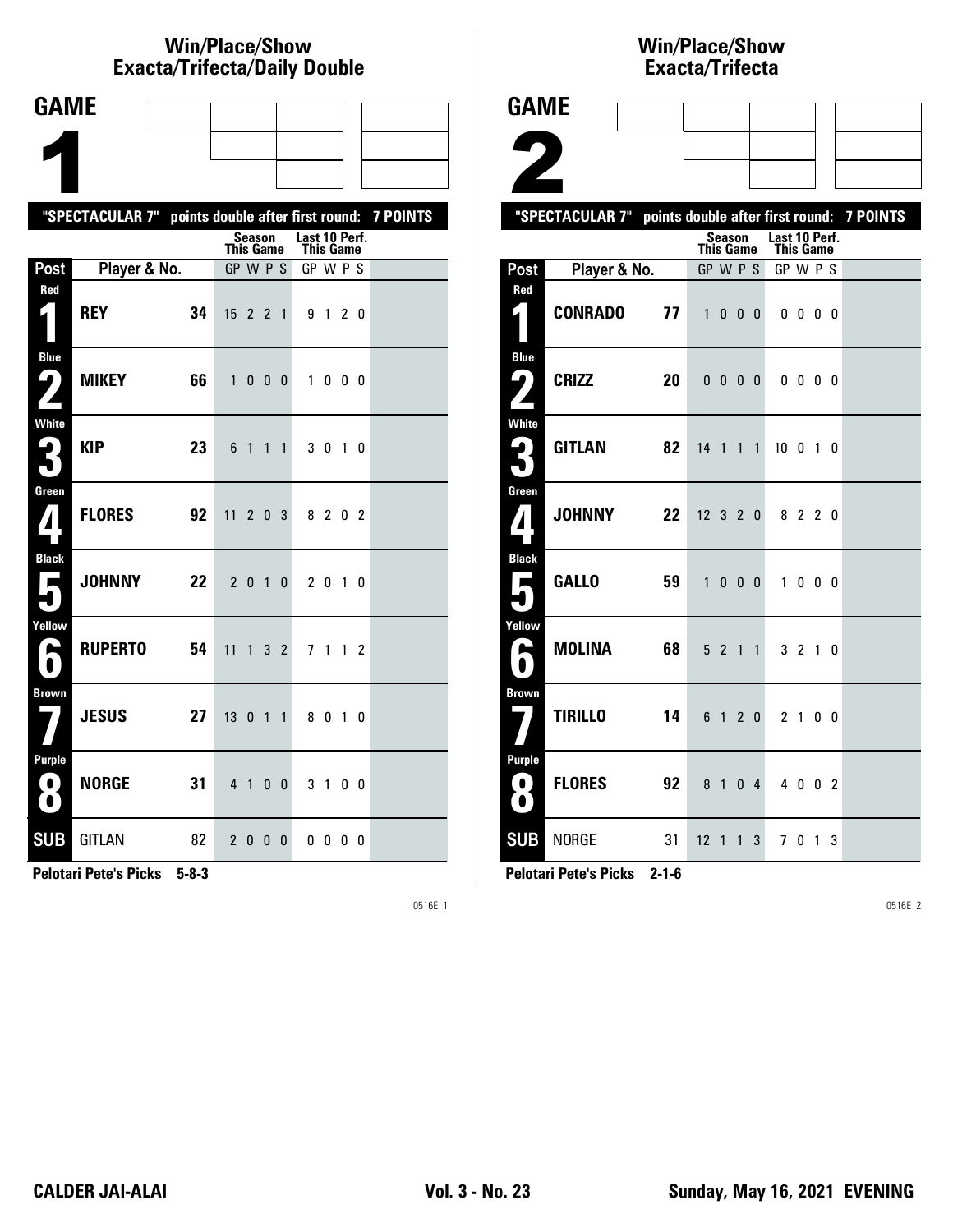#### **Win/Place/Show Exacta/Tri fecta**

| <b>GAME</b> |  |  |  |
|-------------|--|--|--|
| Æ           |  |  |  |
|             |  |  |  |
|             |  |  |  |
|             |  |  |  |

|                                | "SPECTACULAR 7"<br>7 POINTS<br>points double after first round: |          |                  |                |                |                |                                   |                |                   |                |                  |              |          |                |
|--------------------------------|-----------------------------------------------------------------|----------|------------------|----------------|----------------|----------------|-----------------------------------|----------------|-------------------|----------------|------------------|--------------|----------|----------------|
|                                |                                                                 |          | <b>This Game</b> | Season         |                |                | Last 10 Perf.<br><b>This Game</b> |                |                   |                | <b>All Games</b> | <b>Team</b>  |          |                |
| Post                           | Player & No.                                                    |          | GP W P S         |                |                |                | GP W P S                          |                |                   |                | GP W P S         |              |          |                |
| Red                            | <b>REY</b>                                                      | 34       | 15               | 3              | 0              | $\overline{2}$ | 9                                 | $\overline{c}$ | 0                 | $\overline{2}$ | 4                | 1            | 0        | - 0            |
|                                | <b>MOLINA</b>                                                   | 68       | 16               | 3              | 3              | 1              | 10                                | 1              | 2                 | 0              |                  |              |          |                |
| <b>Blue</b><br>$\blacklozenge$ | <b>JESUS</b>                                                    | 27       | 14               | 0              | $\mathbf{1}$   | 4              | 8                                 | 0              | 1                 | 1              | 1                | 0            | 0        | 0              |
|                                | <b>GALLO</b>                                                    | 59       | 15               | 1              | 3              | 1              | 10                                | 1              | 3                 | 0              |                  |              |          |                |
| <b>White</b>                   | <b>NORGE</b>                                                    | 31       | $\overline{1}$   | 0              | $\overline{c}$ | 1              | 5                                 | 0              | 1                 | 1              | 4                | 1            | 0        | - 0            |
|                                | <b>LARREA</b>                                                   | 30       | $\overline{7}$   | 1              | 0              | 2              | 5                                 | 1              | 0                 | 2              |                  |              |          |                |
| Green                          | <b>FLORES</b>                                                   | 92       | 16               | $\overline{2}$ | 1              | 1              | 10                                | $\overline{2}$ | 1                 | 1              | 4                | 0            | 0        | - 0            |
| $\blacktriangle$               | <b>JOHNNY</b>                                                   | 22       | 16               | 1              | 4              | $\overline{2}$ | 10                                | 0              | 3                 | 1              |                  |              |          |                |
| <b>Black</b>                   | <b>FRANK</b>                                                    | 15       | 0                | 0              | 0              | 0              | 0                                 | $\mathbf{0}$   | 0                 | n              | $\mathbf{0}$     | 0            | 0        | 0              |
|                                | <b>CRIZZ</b>                                                    | 20       | 5                | 3              | $\mathbf{0}$   | $\overline{2}$ | 3                                 | $\overline{c}$ | 0                 | 1              |                  |              |          |                |
| Yellow<br>e                    | <b>GITLAN</b>                                                   | 82       | 8                | 1              | $\mathbf{0}$   | 1              | 6                                 | 1              | 0                 | 0              | $\overline{4}$   | $\mathbf{0}$ | $\Omega$ | $\overline{1}$ |
| N                              | <b>TIRILLO</b>                                                  | 14       | 16               | $\overline{2}$ | 0              | 3              | 10                                | 2              | 0                 | 2              |                  |              |          |                |
| <b>Brown</b>                   | <b>MIKEY</b>                                                    | 66       | 4                | 0              | $\mathbf{0}$   | 1              | 4                                 | 0              | 0                 | 1              | 3                | $\mathbf{1}$ | 0        | $\overline{2}$ |
|                                | <b>RUPERTO</b>                                                  | 54       | 12               | $\Omega$       | $\mathbf{0}$   | 1              | 8                                 | 0              | 0                 | 1              |                  |              |          |                |
| Purple<br>$\bullet$            | <b>KIP</b>                                                      | 23       | 13               | $\overline{2}$ | $\mathbf{1}$   | 0              | 7                                 | 0              | 1                 | 0              | 3                | 1            | 0        | 0              |
| $\bullet$                      | <b>CONRADO</b>                                                  | 77       | 11               | $\overline{2}$ | 3              | 1              | 6                                 | 1              | 0                 | 1              |                  |              |          |                |
| <b>SUBS</b>                    | ROBIN<br>CARLOS                                                 | 25<br>46 | 0<br>6           | 0<br>0         | 0<br>0         | 0<br>1         | 0<br>3                            | 0<br>0         | 0<br>$\mathbf{0}$ | 0<br>0         |                  |              |          |                |

**Pelotari Pete's Picks 5-3-1**

0516E 3

## **Win/Place/Show Exacta/Tri fecta/Super fecta**



|                                     | "SPECTACULAR 9"      | points double after first round: |                  |                |                |                   |               |                |        |                | 9 POINTS                        |              |              |                |
|-------------------------------------|----------------------|----------------------------------|------------------|----------------|----------------|-------------------|---------------|----------------|--------|----------------|---------------------------------|--------------|--------------|----------------|
|                                     |                      |                                  | <b>This Game</b> | <b>Season</b>  |                |                   | Last 10 Perf. | This Game      |        |                | <b>Team</b><br><b>All Games</b> |              |              |                |
| Post                                | Player & No.         |                                  | GP               | <b>W</b>       | P              | -S                | GP            | W P            |        | S              | GP W P S                        |              |              |                |
| Red                                 | <b>REY</b>           | 34                               | 15               | 1              | $\overline{2}$ | 1                 | 10            | 0              | 0      | 0              |                                 |              |              |                |
|                                     | <b>TIRILLO</b>       | 14                               | 16               | 1              | 4              | 3                 | 10            | 1              | 3      | 2              | 3                               | 1            | 1            | 0              |
| <b>Blue</b><br>$\blacktriangleleft$ | <b>MIKEY</b>         | 66                               | 9                | 1              | 0              | 4                 | 9             | 1              | 0      | 4              |                                 |              |              |                |
|                                     | <b>GALLO</b>         | 59                               | 12               | 3              | $\overline{2}$ | 1                 | 8             | 1              | 0      | 1              | 5                               | 0            | 0            | - 0            |
| <b>White</b>                        | <b>GITLAN</b>        | 82                               | 13               | $\overline{2}$ | $\Omega$       | 4                 | 9             | 1              | 0      | $\mathfrak{p}$ | $\overline{2}$                  | 1            | 0            | $\overline{0}$ |
|                                     | <b>CARLOS</b>        | 46                               | 11               | 3              | 0              | 1                 | 8             | 2              | 0      | 1              |                                 |              |              |                |
| Green                               | <b>JESUS</b>         | 27                               | 12               | $\mathbf{0}$   | 1              | $\mathbf{0}$      | 6             | 0              | 1      | 0              | 2                               | 0            | 0            | - 0            |
| $\blacksquare$                      | <b>CONRADO</b>       | 77                               | 8                | 0              | $\overline{2}$ | 1                 | 3             | 0              | 1      | 0              |                                 |              |              |                |
| <b>Black</b><br>Е                   | <b>FRANK</b>         | 15                               | $\mathbf{0}$     | $\mathbf{0}$   | $\Omega$       | $\mathbf{0}$      | 0             | 0              | 0      | 0              | 3                               | $\mathbf{0}$ | $\mathbf{1}$ | $\mathbf{0}$   |
|                                     | <b>LARREA</b>        | 30                               | 10               | $\overline{2}$ | 1              | $\overline{2}$    | 6             | 2              | 1      | 1              |                                 |              |              |                |
| Yellow                              | <b>FLORES</b>        | 92                               | 15               | 0              | 4              | 1                 | 9             | 0              | 3      | 1              | 4                               | $\mathbf{0}$ | 0            | $\mathbf{0}$   |
| ь                                   | <b>JOHNNY</b>        | 22                               | 16               | 1              | 1              | 3                 | 10            | 0              | 1      | 1              |                                 |              |              |                |
| Brown                               | <b>NORGE</b>         | 31                               | 11               | $\overline{2}$ | 4              | $\mathbf{0}$      | 6             | 2              | 3      | 0              | $\overline{2}$                  | 0            | 1            | $\mathbf{0}$   |
|                                     | <b>RUPERTO</b>       | 54                               | 12               | 1              | 1              | 3                 | 8             | 1              | 1      | 2              |                                 |              |              |                |
| Purple<br>$\bullet$                 | <b>KIP</b>           | 23                               | 7                | 3              | $\mathbf{0}$   | $\mathbf 0$       | 4             | 1              | 0      | 0              | 3                               | 1            | 0            |                |
| $\bullet$                           | <b>MOLINA</b>        | 68                               | 13               | 3              | $\mathbf{0}$   | $\mathbf{0}$      | 9             | $\overline{c}$ | 0      | 0              |                                 |              |              | $\mathbf{0}$   |
| <b>SUBS</b>                         | тото<br><b>CRIZZ</b> | 38<br>20                         | 0<br>5           | 0<br>0         | 0<br>3         | 0<br>$\mathbf{0}$ | 0<br>3        | 0<br>0         | 0<br>2 | 0<br>0         |                                 |              |              |                |
|                                     |                      |                                  |                  |                |                |                   |               |                |        |                |                                 |              |              |                |

**Pelotari Pete's Picks 5-8-3-1**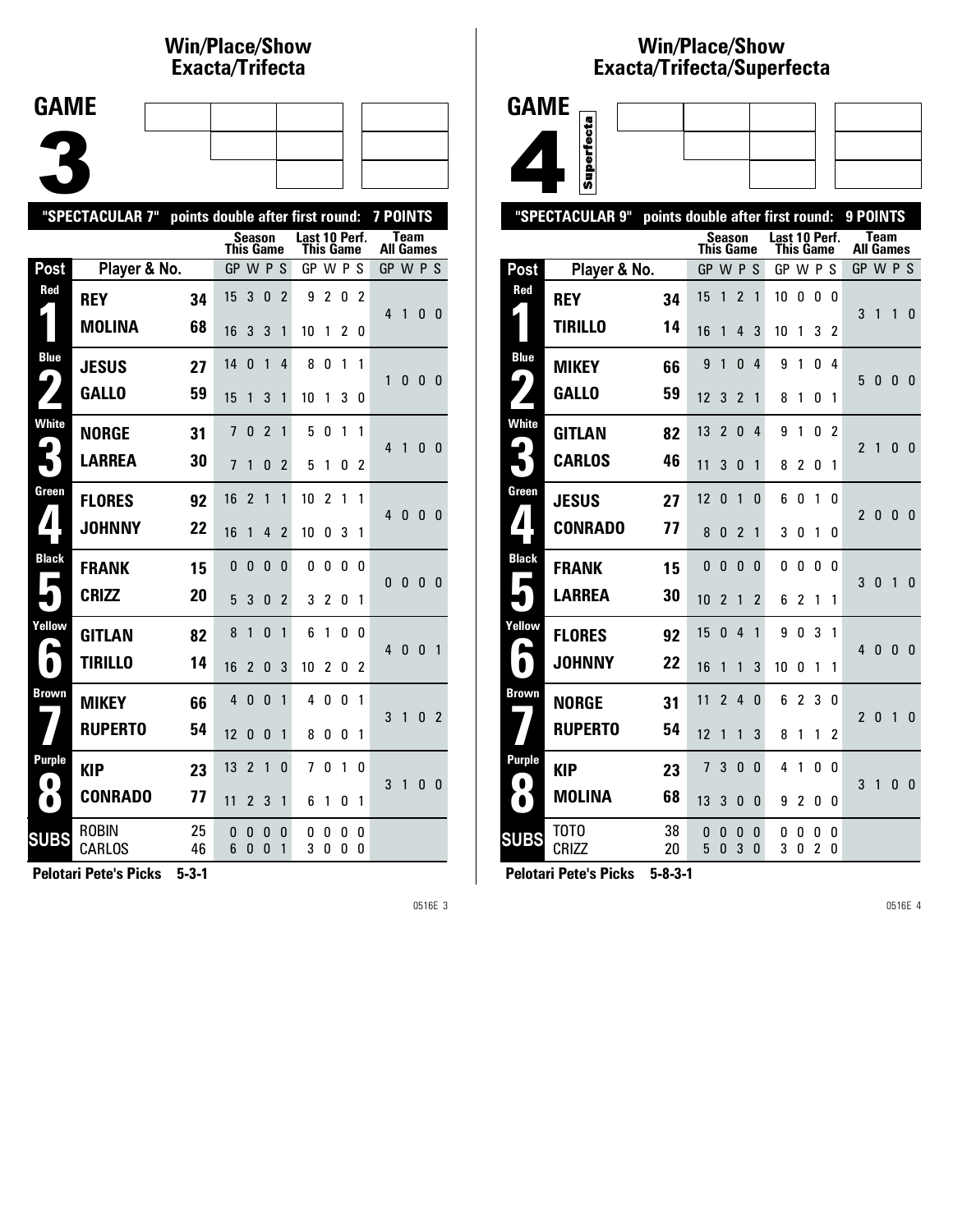#### **Win/Place/Show Exacta/Tri fecta**

| <b>GAME</b> |  |  |  |
|-------------|--|--|--|
|             |  |  |  |
|             |  |  |  |
|             |  |  |  |
|             |  |  |  |
|             |  |  |  |
|             |  |  |  |
|             |  |  |  |

|                            | "SPECTACULAR 7"<br>points double after first round:<br><b>7 POINTS</b> |          |                  |              |                          |                |                            |                |        |                |                                 |                |              |                |
|----------------------------|------------------------------------------------------------------------|----------|------------------|--------------|--------------------------|----------------|----------------------------|----------------|--------|----------------|---------------------------------|----------------|--------------|----------------|
|                            |                                                                        |          | <b>This Game</b> |              | <b>Season</b>            |                | Last 10 Perf.<br>This Game |                |        |                | <b>Team</b><br><b>All Games</b> |                |              |                |
| Post                       | Player & No.                                                           |          | GP W P S         |              |                          |                | GP W P S                   |                |        |                | GP W P S                        |                |              |                |
| Red                        | <b>MIKEY</b>                                                           | 66       | 9                | 0            | 1                        | $\overline{2}$ | 9                          | 0              | 1      | $\overline{2}$ | 1                               | 0              | 0            | - 0            |
|                            | <b>URTARAN</b>                                                         | 89       | 15               | 0            | 4                        | 4              | 10                         | 0              | 3      | 3              |                                 |                |              |                |
| <b>Blue</b><br>9           | <b>KIP</b>                                                             | 23       | 9                | 2            | 1                        | 1              | 5                          | 1              | 1      | 1              | 5                               | 1              | $2^{\circ}$  | 0              |
|                            | <b>GALLO</b>                                                           | 59       | 11               | 3            | 1                        | 1              | 7                          | 2              | 0      | 0              |                                 |                |              |                |
| <b>White</b>               | T0T0                                                                   | 38       | 16               | 6            | $\overline{2}$           | $\overline{2}$ | 10                         | 4              | 1      | 2              | 0                               | $\mathbf{0}$   | $\mathbf{0}$ | - 0            |
|                            | <b>RUPERTO</b>                                                         | 54       | 9                | $\Omega$     | $\Omega$                 | 0              | 6                          | 0              | 0      | 0              |                                 |                |              |                |
| Green                      | <b>REY</b>                                                             | 34       | 10               | 1            | $\overline{\phantom{a}}$ | $\Omega$       | 5                          | 0              | 2      | 0              | 5                               | $\overline{2}$ | $\Omega$     | $\overline{1}$ |
| $\blacktriangle$           | <b>JOHNNY</b>                                                          | 22       | 5                | 1            | 0                        | 1              | 2                          | 1              | 0      | 0              |                                 |                |              |                |
| <b>Black</b><br>Е          | <b>FRANK</b>                                                           | 15       | 4                | 0            | 0                        | 0              | 4                          | 0              | 0      | 0              | 1                               | 0              | $\mathbf{0}$ | $\mathbf{0}$   |
|                            | <b>MANUEL</b>                                                          | 60       | 14               | 4            | $\overline{2}$           | $\overline{2}$ | 10                         | $\overline{c}$ | 1      | 2              |                                 |                |              |                |
| Yellow<br>Ø,               | <b>NORGE</b>                                                           | 31       | 7                | $\Omega$     | 0                        | 3              | 4                          | 0              | 0      | 2              | 1                               | 0              | $\mathbf{0}$ | 0              |
| $\bullet$                  | <b>CRIZZ</b>                                                           | 20       | 6                | 1            | $\overline{2}$           | 1              | 2                          | 1              | 1      | 0              |                                 |                |              |                |
| <b>Brown</b>               | <b>JESUS</b>                                                           | 27       | 8                | 0            | 1                        | 0              | 6                          | 0              | 0      | 0              | $\overline{2}$                  | $\mathbf{0}$   | $\mathbf{0}$ | $\overline{1}$ |
|                            | <b>CARLOS</b>                                                          | 46       | $\overline{1}$   | 1            | $\overline{2}$           | 0              | 3                          | 0              | 1      | 0              |                                 |                |              |                |
| <b>Purple</b><br>$\bullet$ | <b>ROBIN</b>                                                           | 25       | 2                | $\mathbf{0}$ | $\mathbf{0}$             | 1              | 0                          | 0              | 0      | 0              | 0                               | 0              | $\bf{0}$     | $\mathbf 0$    |
| $\bullet$                  | <b>MOLINA</b>                                                          | 68       | 14               | 2            | $\overline{2}$           | 1              | 8                          | 2              | 1      | 0              |                                 |                |              |                |
| <b>SUBS</b>                | GITLAN<br><b>TIRILLO</b>                                               | 82<br>14 | 13<br>7          | 2<br>0       | 0<br>0                   | 0<br>1         | 8<br>6                     | 1<br>0         | 0<br>0 | 0<br>1         |                                 |                |              |                |
|                            |                                                                        |          |                  |              |                          |                |                            |                |        |                |                                 |                |              |                |

**Pelotari Pete's Picks 1-5-3**

0516E 5

#### **Win/Place/Show Exacta/Tri fecta**

| GAME |  |
|------|--|
|      |  |

| 1AME |  |
|------|--|
|      |  |
|      |  |
|      |  |

| "SPECTACULAR 7"<br>points double after first round: |                        |          |                  |               |                |                     |                                   |        |                |                | <b>7 POINTS</b>          |                |          |                |
|-----------------------------------------------------|------------------------|----------|------------------|---------------|----------------|---------------------|-----------------------------------|--------|----------------|----------------|--------------------------|----------------|----------|----------------|
|                                                     |                        |          | <b>This Game</b> | Season        |                |                     | Last 10 Perf.<br><b>This Game</b> |        |                |                | Team<br><b>All Games</b> |                |          |                |
| Post                                                | Player & No.           |          | GP               | <b>WPS</b>    |                |                     | GP W P S                          |        |                |                |                          | GP W P S       |          |                |
| Red                                                 | <b>FRANK</b>           | 15       | 4                | 0             | $\overline{2}$ | 0                   | 4                                 | 0      | $\mathfrak{p}$ | 0              | 1                        | $\mathbf{0}$   | 0        | $\mathbf{0}$   |
|                                                     | <b>MANUEL</b>          | 60       | 16               | 8             | 1              | 0                   | 10                                | 3      | 1              | 0              |                          |                |          |                |
| <b>Blue</b><br>LO                                   | <b>FLORES</b>          | 92       | 11               | 4             | 3              | 1                   | 7                                 | 3      | 1              | 0              | 6                        | $\Omega$       |          |                |
|                                                     | <b>TIRILLO</b>         | 14       | 6                | 1             | 1              | 0                   | 4                                 | 0      | 0              | 0              |                          |                | 1        | 0              |
| <b>White</b>                                        | <b>RESTINA</b>         | 28       | 15               | 0             | 1              | 1                   | 9                                 | 0      | 0              | 1              | 3                        | $\mathbf{0}$   | $\Omega$ | 1              |
|                                                     | URTARAN                | 89       | 16               | 3             | 1              | 1                   | 10                                | 3      | 0              | 1              |                          |                |          |                |
| Green                                               | T0T0                   | 38       | 16               | 6             | 1              | 3                   | 10                                | 4      | 1              | 3              | 4                        | 1              | ŋ        | $\mathbf{1}$   |
| $\mathbf 1$                                         | <b>CONRADO</b>         | 77       | 12               | 0             | 1              | 5                   | 7                                 | 0      | 1              | 2              |                          |                |          |                |
| <b>Black</b><br>ш                                   | <b>NORGE</b>           | 31       | 8                | 1             | $\Omega$       | 0                   | 4                                 | 1      | U              | U              | 1                        | 0              | $\Omega$ | $\mathbf{0}$   |
|                                                     | <b>CARLOS</b>          | 46       | 14               | 0             | 3              | 3                   | 8                                 | 0      | 2              | $\overline{c}$ |                          |                |          |                |
| Yellow<br>п                                         | <b>GITLAN</b>          | 82       | 15               | 0             | $\overline{2}$ | 3                   | 10                                | 0      | 1              | 3              | 3                        | $\mathbf{1}$   | $\Omega$ | $\overline{0}$ |
|                                                     | <b>LARREA</b>          | 30       | 15               | 0             | 2              | 0                   | 10                                | 0      | 1              | 0              |                          |                |          |                |
| <b>Brown</b>                                        | <b>RASTOCK</b>         | 57       | 14               | 3             | 1              | $\overline{2}$      | 8                                 | 1      | 1              | 1              | 3                        | $\overline{2}$ | $\Omega$ | $\mathbf{1}$   |
|                                                     | <b>CRIZZ</b>           | 20       | 7                | 1             | 0              | 1                   | 3                                 | 1      | 0              | 1              |                          |                |          |                |
| Purple<br>$\bullet$                                 | <b>ROBIN</b>           | 25       | $\overline{2}$   | 0             | 1              | 0                   | 0                                 | 0      | 0              | 0              | 0                        | $\mathbf{0}$   | $\Omega$ | - 0            |
| $\bullet$                                           | <b>GALLO</b>           | 59       | 13               | 0             | $\overline{2}$ | 1                   | 7                                 | 0      | 2              | 0              |                          |                |          |                |
| <b>SUBS</b>                                         | MIKEY<br><b>MOLINA</b> | 66<br>68 | 9<br>6           | 0<br>$\Omega$ | 1<br>1         | 0<br>$\overline{2}$ | 9<br>4                            | O<br>0 | 1<br>0         | 0<br>2         |                          |                |          |                |
|                                                     | . .                    | . .      |                  |               |                |                     |                                   |        |                |                |                          |                |          |                |

**Pelotari Pete's Picks 1-3-8**